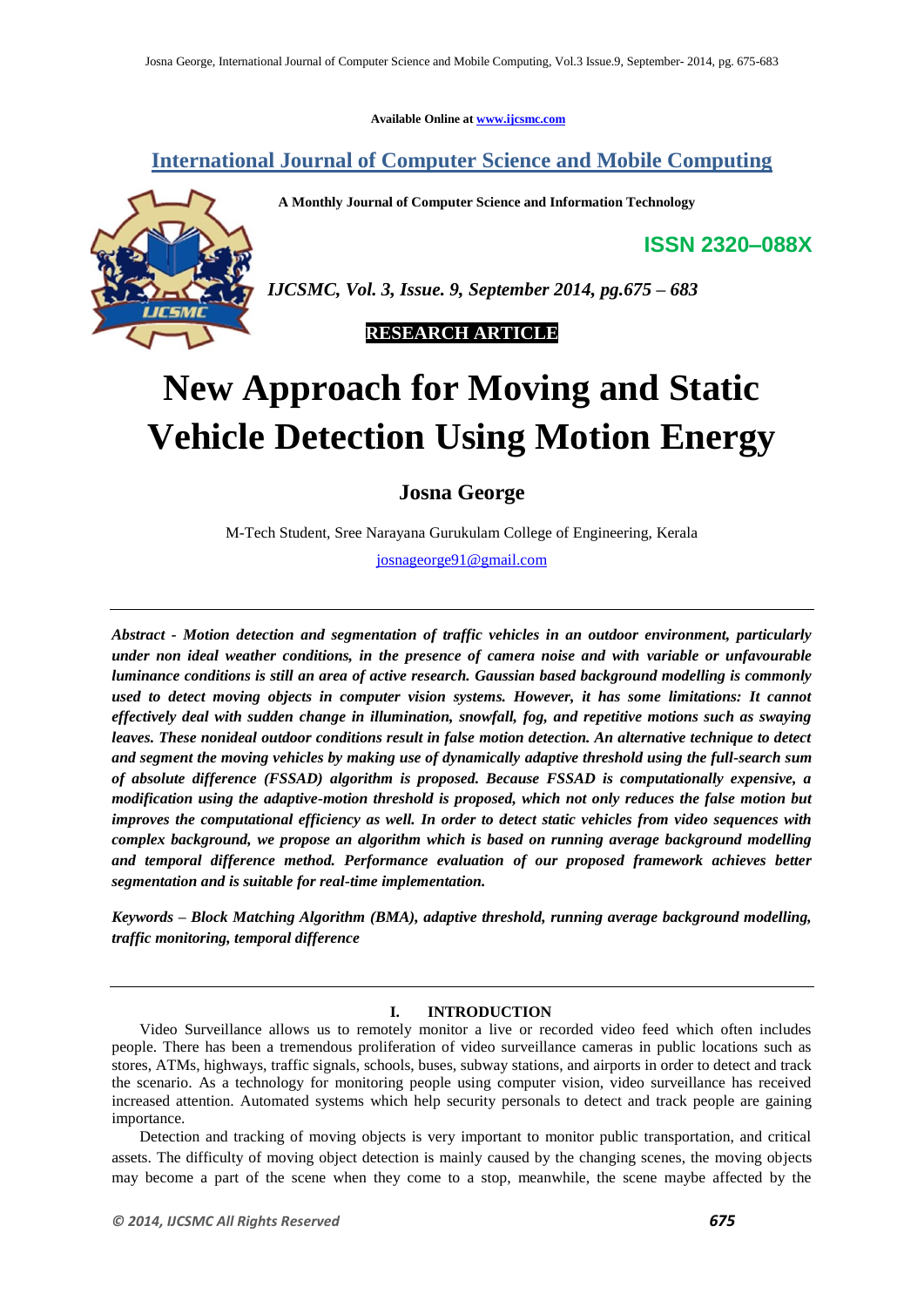illumination changing, camera shaking, leaves swaying, etc. The existing detection and tracking based approaches for video object tracking are unreliable in complex surveillance videos due to problems like occlusions, lighting changes, and other factors. The segmentation of moving vehicles in outdoor traffic sequences is quite challenging due to various aspects such as unfavourable weather conditions, noisy lowquality videos, and dynamic background. . To provide efficient results, our robust segmentation algorithm not only localizes the object of interest but suppresses the noise that is introduced due to poor-quality low-resolution videos and small camera movements as well. In addition, it reduces the false motion that overshadows the actual objects of interest due to nonconductive weather conditions such as change in illumination and snowy or foggy weather, where the visibility is quite low.

The motivations for our proposed approach are given as follows: 1) to develop an algorithm that dynamically determines the threshold value based on the scene change to avoid extensive calibrations that are required to adapt to constantly changing weather conditions; 2) to minimize the rate of false motion while retaining the system sensitivity to detect the motion that is caused by the object of interest; and 3) to propose the solution for real-time applications that can be implemented on cost-effective platform for feasible practical deployment. We propose an approach using the full-search (FS) block- matching algorithm, which robustly detects the motion of interest and can suppress the false motion using the adaptive thresholding technique in a challenging outdoor environment. The sum of absolute difference (SAD) is commonly used measure in BMA and has proved to be one of the effective means of determining motion/change in video sequences. The motion vectors that are obtained using BMA provide a vital clue about the location of moving regions, which can efficiently be used to localize the objects. However, the segmentation using BMA is challenging, because it is essential to suppress the motion vectors that result from changing background.



Fig 1. Framework of moving vehicle segmentation

In recent years, many static object detection algorithms have been proposed, they involve background subtraction, temporal difference, optical flow, and so on. Between these algorithms, the most widely used one is the background subtraction. Running average background model dynamically update the background image to adapt to the scene changing by using the weighed sum of the current image and background image. Because the running average background just needs to compute the weighted sum of two images, so it has low computational complexity and space complexity. Dynamically updating the background makes this model can adapt to very complex scene.

#### **II. MOTION DETECTION**

 Block-based motion estimation is an efficient approach for identifying moving regions between video frames. To determine motion, we match the blocks of the reference frame (previous frame) with the current frame. If the block being matched is not in the same location, then it has moved. The location of the movement is obtained by the motion vector, and such blocks are considered moving regions. Different measures have been proposed in the literature as matching criterions such as the mean of SAD, SAD, and the sum of squared difference. SAD is considered an effective metric for motion detection and has been a widely used measure in BMAs. To obtain distinct objects during tracking, the frame rate should be coordinated with the motion available between frames. The elevation of the camera also plays a role in deciding the frame rate. As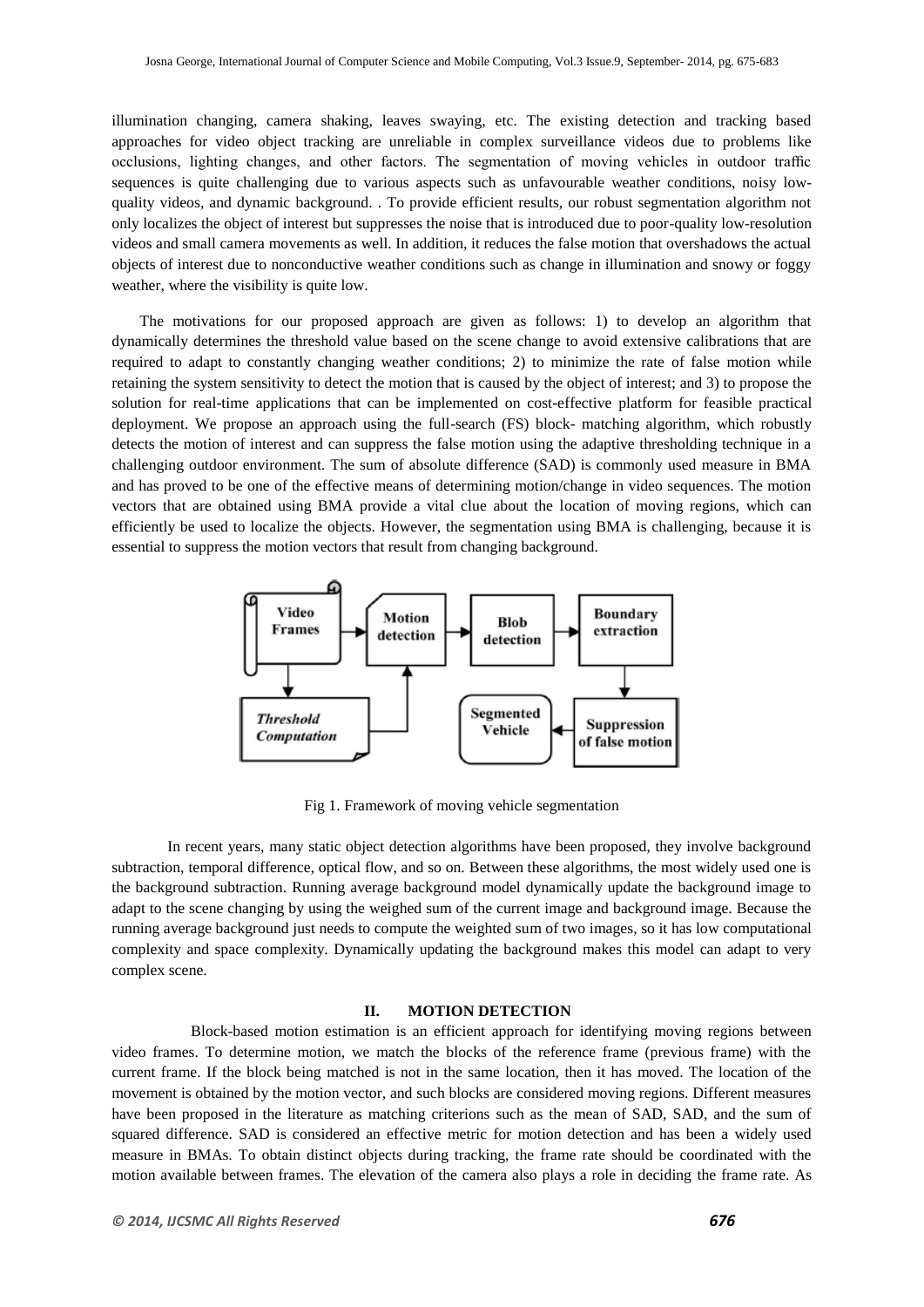the height of the elevation of the camera grows, so does the area that is covered, resulting in lower motion observed in subsequent frames. Similarly, when the camera elevation is lowered, the coverage area would be limited, thus providing larger motion between subsequent frames. Then, if the camera is covering a longer horizon, vehicles that approach or leave the horizon will cause relatively less motion in subsequent frames.



Fig 2. Concept of motion detection using a candidate blocks and search window

To compute the motion between frames, we divide the reference frame *Rf* into nonoverlapping candidate blocks *Cb*, which are identified as  $Cb(p,q)$ , i.e.,  $Rf = \{Cb(p,q),(p,q) \in \phi\}$ , where  $\phi$  represents the total number of blocks in the *x*- and *y*-axes, given as  $\phi = \{(p, q)|0 \le p \le Wx - 1, 0 \le q \le Wy - 1/\}$ , and *Wx* and *Wy* are the numbers of blocks in the *x*- and *y*-axes, respectively. We compute the motion for a candidate block of size *N*   $\times$  *N* using

$$
SAD(m, n) = \sum_{i=0}^{N-1} \sum_{j=0}^{N-1} |Rf(i, j, t_1) - Cf(i+m, j+n, t_2)|
$$
  
where  $(m, n) = \{-d \le m, n \le d\}$ , and

 $MV = (m, n)|_{min SAD(m,n)}$ 

where SAD(*m, n*) is the absolute difference at pixel location, (*m, n*)*,* [*−d, d*] is the search region, and MV refers to the motion vector at a minimum value of SAD. Every candidate block carries out the search within a specified area of the current frame, called a search window, as shown in Fig. 2. We divide *Cf* into overlapped search windows of size  $2N \times 2N$ . The overlapping of the search windows ensures that the motion observed on the boundary of two search regions can effectively be identified. Let search window *Sw* be identified as *Sw*(*p,q*), i.e.,  $Cf = \{Sw(p,q), (p, q) \in \phi\}$ . Candidate blocks generate the motion vector, i.e.,  $MV = \{MV(p,q), (p, q) \in \phi\}$ , representing the motion observed between the frames separated at an interval of time *t*1 and *t*2. Deciding the size of the candidate block and the search windows is not a trivial task. Large candidate blocks are usually less sensitive to the small motion and may produce inaccurate results that span beyond the object boundaries. Although smaller block sizes are sensitive to noise, they can provide good approximation to object boundaries and provide better contours. Similarly, as the size of the search region grows, so does the computational complexity. We have chosen the candidate block of size  $4 \times 4$  pixels and the search window as  $8 \times 8$  pixels. It was observed that the chosen block size provides better results compared to a larger block size.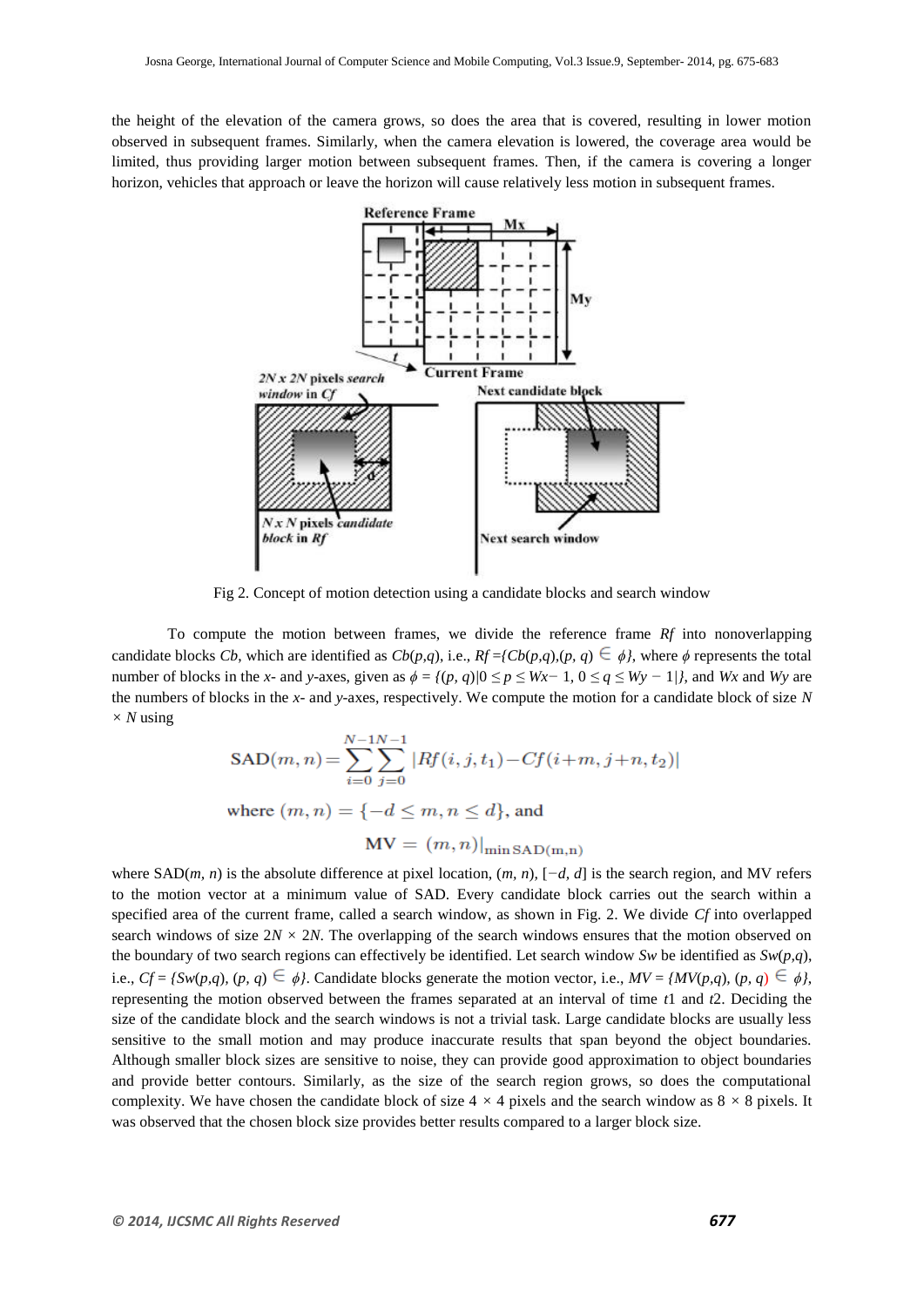# **III. COMPUTATION OF THE DYNAMIC THRESHOLD AND BLOB DETECTION**

Many researchers have used a frame-difference-based approach for differentiating between foreground and background. However, these approaches either make use of a threshold value that is predetermined or fixed or the proposed adaptive strategy is suitable for stationary background only. To obtain appropriate threshold, a lot of experimentation must be conducted on each video sequence. However, because the outdoor sequences have dynamic background that varies from frame to frame, even an empirically determined single value proves to be ineffective. Therefore, an adaptive threshold that is derived from every frame being processed that can effectively differentiate foreground from background is necessary. In this section, we propose a novel strategy to obtain a frame-based adaptive threshold that can be used to retain only the motion of the object of interest. To differentiate between the properties of moving vehicles and the background, we need to identify the distinct properties of vehicle and that of the background. The motion energy of a frame obtained by the summation of absolute difference of pixels provides a vital clue for discrimination. We convert the frames from color to grayscale and take two frames each from sequence with swaying leaves, fog, snowfall, and heavy snowfall to compute the motion energy as follows. Consider the frames to be of size  $Mx \times My$ . Let  $I(x, y)$  denote the pixel intensity at location  $(x, y)$ ,  $t1$  and  $t2$  denote time; then, the motion energy at every pixel location is computed as

$$
MEx, y = |I(x, y, t1) - I(x, y, t2)|
$$

To compute the motion energy per block, we divide the frames into blocks of size  $N \times N$ . Let the number of blocks along the *x*- and *y*-axes be *Wx* and *Wy*; then, the motion energy computed for each block is given as

$$
ME_{w,h} = \sum_{p=0}^{N-1} \sum_{q=0}^{N-1} ME_{p,q}
$$

where  $(w, h)/0 \le w \le Wx-1$ ,  $0 \le h \le Wy-1$ , and p, q are the location of pixels relative to each block.

Here the energy observed at the positions of moving vehicle is more than *twice* compared to the background such as swaying trees, fog, or snowfall, and because vehicles have a solid cohesive shape, these values cluster together to form a homogeneous shape. Consider frames of size  $Mx \times My$  and let  $I(\cdot)$  be the pixel intensity; then, the average motion energy (AME) per pixel along the *x*- and *y*-axes can be computed as

$$
AME = \sum_{x=0}^{Mx-1} \sum_{y=0}^{My-1} |I(x, y, t_1) - I(x, y, t_2)| / (Mx \times My).
$$

we can compute the AME per candidate block of size  $N \times N$  as

$$
Cb_{ME} = N^2 \times AME.
$$

However, this is the motion energy caused due to moving object and dynamic background. With probability that moving vehicles cause at least twice the motion energy than the AME, we can compute the *adaptive-motion threshold Th* to retain only the vehicle motion as

#### *Th* = 2*CbME* + *βCbME*

where  $\beta$  is a precision factor. Whenever the background changes rapidly, the motion energy is higher, and when the background is stationary, the motion energy is lower. We propose the following method to automatically compute the value of *β*. Let *Wx× Wy* be the total number of candidate blocks along the *x*- and *y* axes. As aforementioned based on the analysis, the motion energy of the moving vehicles is higher than nearly twice the AME. Let *Thi* be the initial threshold, where

$$
This = 2CbME.
$$

Each candidate block based on the motion energy computed is categorized as either foreground or background block as under

$$
Decision = \begin{cases} Foreground, & \text{if } ME_{w,h} > Th_i \\ Background, & \text{otherwise} \end{cases}
$$

where (*w, h*)*|*0 *≤ w ≤ Wx−* 1*,* 0 *≤ h ≤ Wy −* 1*|*. Let *Bblocks* be the total number of background blocks computed, then the AME experienced by background blocks can be computed as

$$
Avg_{bg} = \frac{1}{B_{blocks}} \times \sum_{i=0}^{B_{blocks}-1} ME_i
$$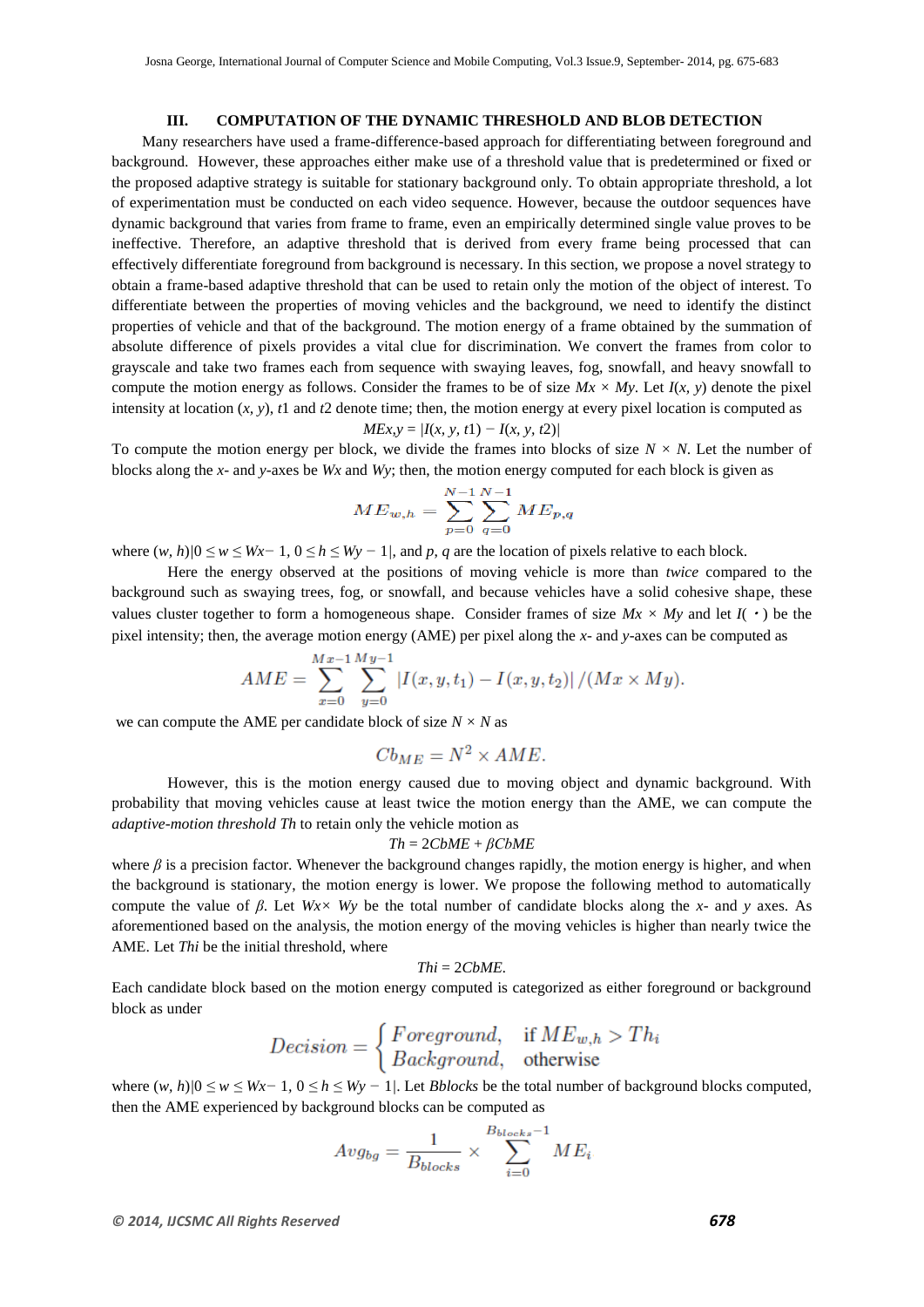The relationship of *CbME* and *Avgbg* can then be established as

$$
Ratio_{bayg} = \frac{Avg_{bg}}{Cb_{ME}}
$$

When there are no moving vehicles in the scene, the resulting motion energy is primarily due to background blocks, making *Ratiobavg* approach 1. Similarly, when the majority of the resulting motion energy is due to foreground vehicles, *Ratiobavg* approaches 0. Thus, *{Ratiobavg*  $\epsilon$  *yr*,  $0 \leq \gamma r \leq 1$ *}*. Whenever the ratio is higher, the value of *β* should be positive, increasing the threshold value to suppress the interference of background regions; otherwise, it should be zero or lower. The mean of variation range is used to decide the value of *β* as follows:

$$
mean_{\gamma_r} = (\max(\gamma_r) + \min(\gamma_r)) / 2
$$

$$
\beta = Ratio_{bayg} - mean_{\gamma_r}.
$$

This value of  $\beta$  is used to compute the threshold.

# **IV. MODIFICATION TO FSSAD**

We propose an alternative strategy that relies on the dynamic threshold for discarding the motion caused other than the moving vehicles. Conventional BMAs calculate the absolute difference within the search window in a raster scan fashion to determine the motion vector. However, when the search window remains motionless, the matching block is found right at the center of the search window. As a result, even for the motionless window, a lot of time is spent in arriving at the conclusion. Similarly, when the search window experiences a motion, the overlapping blocks exhibit higher motion energy. These two facts have been exploited to modify FSSAD.

# **ALGORITHM FOR THE MODIFIED FSSAD**

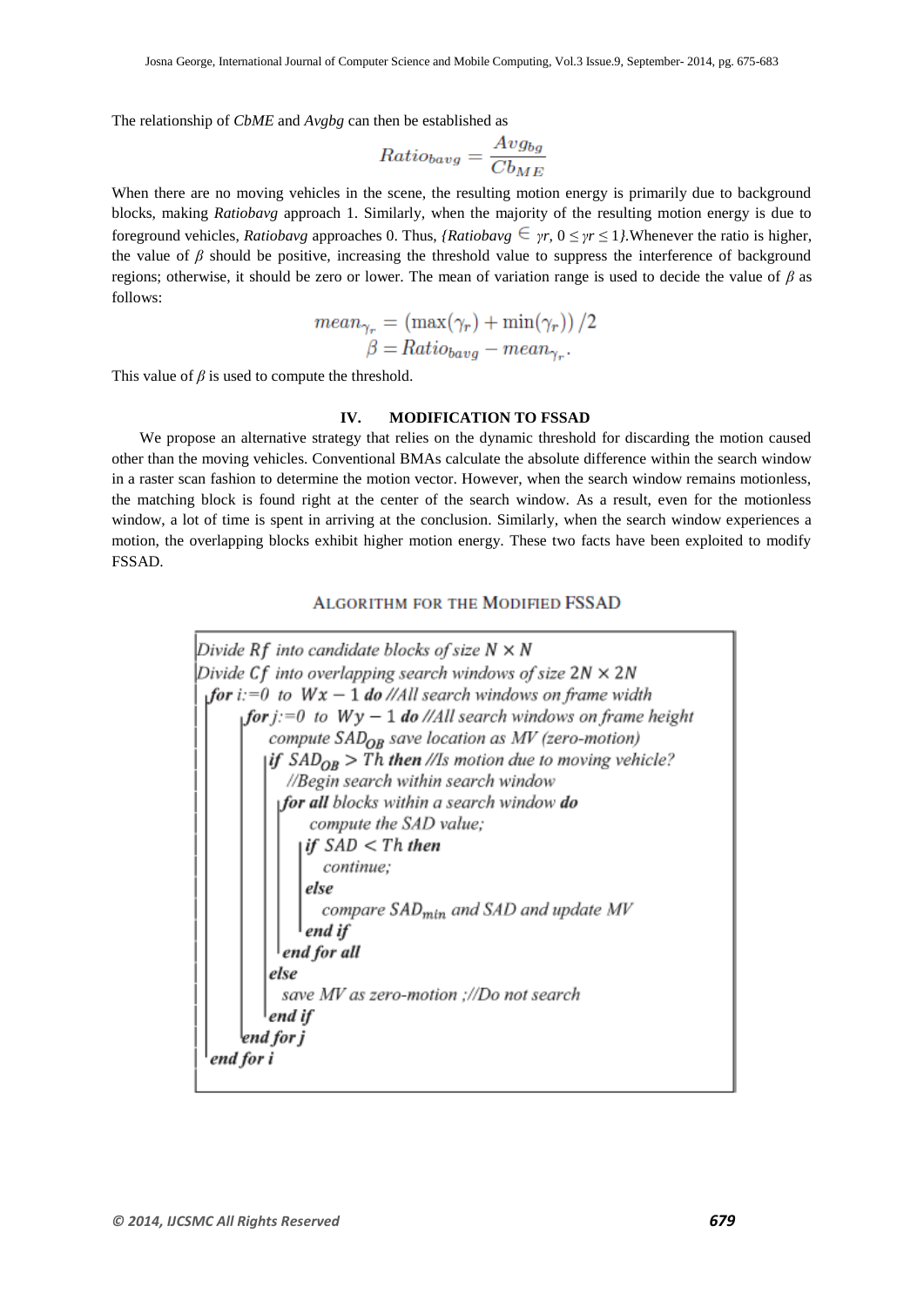We compute the absolute difference *SADOB*, indicating the motion energy of *overlapping* candidate blocks of *Rf* and *Cf*, and use it to decide the searching decision within the search window. *SADOB* is computed as

$$
SAD_{OB} = \sum_{i=0}^{N-1} \sum_{j=0}^{N-1} |Rf(i, j, t_1) - Cf(i, j, t_2)|
$$

where *i* and *j* refer to the same pixel location in *Rf* and *Cf*. For every search window, we first compute *SADOB* and compare it with the adaptive-motion threshold. If the value is found to be less than the threshold, then the search region is considered to be either motionless or background; otherwise, we initiate the search for the best match within the search window. Next, for every possible candidate block, within the search window, we compare the computed SAD value with the threshold by moving pixel by pixel in a raster scan fashion, and if it is found to be greater than the threshold, only then would the motion vector be updated. This procedure is applied to every search window of the given frame. The proposed approach not only reduces the false motion but also lowers the computational time.

## **V. BLOB DETECTION**

In the blob detection step, we group the motion blocks based on their relationship between neighbouring blocks. We consider only bocks that have been retained after applying the threshold. The notation of block connectivity describes a relationship between two or more blocks.

For a block *b* with coordinates (*x, y*), a set of blocks as given below are called 4-neighbors

N4(b)  $\{(x + 1, y), (x, y + 1), (x - 1, y), (x, y - 1)\}\$ 

and a set of blocks as given below are called 8-neighbors

N8(b) = N4(b) ∪ {(x + 1, y + 1), (x + 1, y − 1), (x − 1, y − 1), (x − 1, y + 1)}

We make use of 8 neighbours to identify the blocks that can be grouped together to form one blob. We make use of the DFS-based connected-component labelling to group the blocks together. A set of connected blocks are identified as one component, and a set of such components amount to total components as an output of this step.

# **VI. BOUNDARY EXTRACTION AND SUPPRESSION OF FALSE MOTION**

The application of threshold reduces unwanted motion blocks that pertain to the dynamic background, and the blob detection step provides the connected motion blocks. When the vehicles have uniform color, motion blocks usually occupy the vehicle edges, because edges reflect higher temporal change than the body. Thus, if we regroup blocks that are on the edges of the vehicle, then we can get the boundary of the vehicles. BMAs base the very idea of motion detection on the aggregated motion energy experienced by all the pixels of the candidate block. Thus, the mean of motion experienced by all the pixels within the candidate block can safely be approximated to converge on the center of the block. Thus, the center of each block represents one point. We make use of convex hull to connect the blocks that fall on the object boundary. After the application of the dynamic threshold, most of the false motion that was caused due to dynamic background is eliminated. A chosen candidate block of size  $4 \times 4$  can detect a fine motion exhibited by the moving vehicle and occupies multiple blocks that cover the vehicle area, whereas in most of the cases, the background motion blocks exhibit one of the following characteristics:

- a single block*;*
- a connected chain of blocks in a straight line;
- spanning few blocks across the left and right axes of the center of the convex hull.

When building the convex hull, we check if the connected component exhibits any one of the aforementioned properties, and if the answer is positive, we discard the respective motion blocks. this step further minimizes the rate of false motion. After the boundary extraction, we reset the background to black and retain only pixels that fall within the boundary of an object.

Now we can discuss the steps necessary for the static object detection using running average background subtraction method as follows.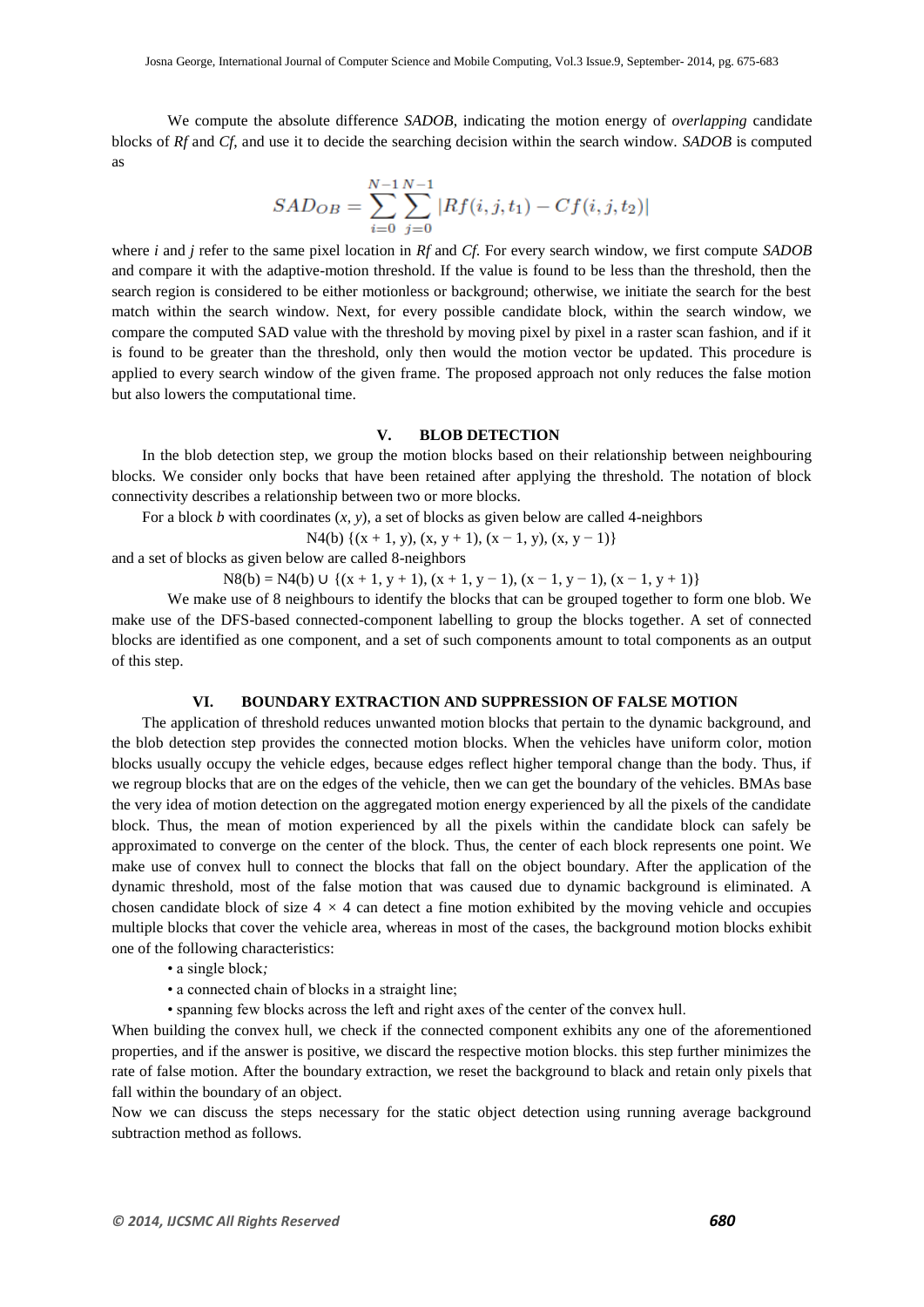#### **VII. RUNNING AVERAGE BACKGOUND**

Running average background model dynamically update the background image to adapt to the scene changing by using the weighed sum of the current image and background image. The updating formula is:

$$
B_{t+1}(x, y) = (1 - \alpha)B_t(x, y) + \alpha F_t(x, y)
$$

Where  $\alpha$  is the updating rate, *t B* is the background image at the time *t*, *t F* is the current image at time *t*. The updating rate  $\alpha$  represents the speed of new changes in the scene updated to the background frame. However,  $\alpha$ cannot be too large because it may cause artificial "tails" to be formed behind the moving objects. Because the running average background just needs to compute the weighted sum of two images, so it has low computational complexity and space complexity. Dynamically updating the background makes this model can adapt to very complex scene.

#### **VIII. TEMPORAL DIFFERENCE METHOD**

Temporal difference method computes the difference image between two consecutive frames, then, after thresholding the difference image, we can get the static vehicles. This method has low computational complexity, however, it is very sensitive to the threshold, too small threshold will cause a lot of noise in the detected results, but if the threshold is too large, much information of the objects will be missing.

The traditional running average background using the weighted sum to update every pixel in the background image, however it is not reasonable to do so, because it will introduce some pixels in the current image into the background, then the background will be polluted by pixel logically not belonging to it. So, we use the selectivity running average background model to dynamically update the background image. We introduce the temporal difference method into the selectivity running average background model to improve the accuracy of the detected results .

The updating formula is as follows:

$$
\begin{cases} B_{t+1}(x, y) = \alpha F_t(x, y) + (1 - \alpha) B_t(x, y) \text{ if } F_t(x, y) \text{ is background} \\ B_{t+1}(x, y) = B_t(x, y) \text{ iff } F_t(x, y) \text{ is frequency and } p \text{ is real} \end{cases}
$$

Figure 3 shows the processing steps of our proposed method. We select a small updating rate to update the background, and use the current image to subtract the background image to get the foreground image.



Fig 3. Concept of running average and temporal difference method

We threshold the foreground image by using a large threshold. The vehicles in the foreground image may have drop shadow because the background updates too slow. However, there is only little noise, and the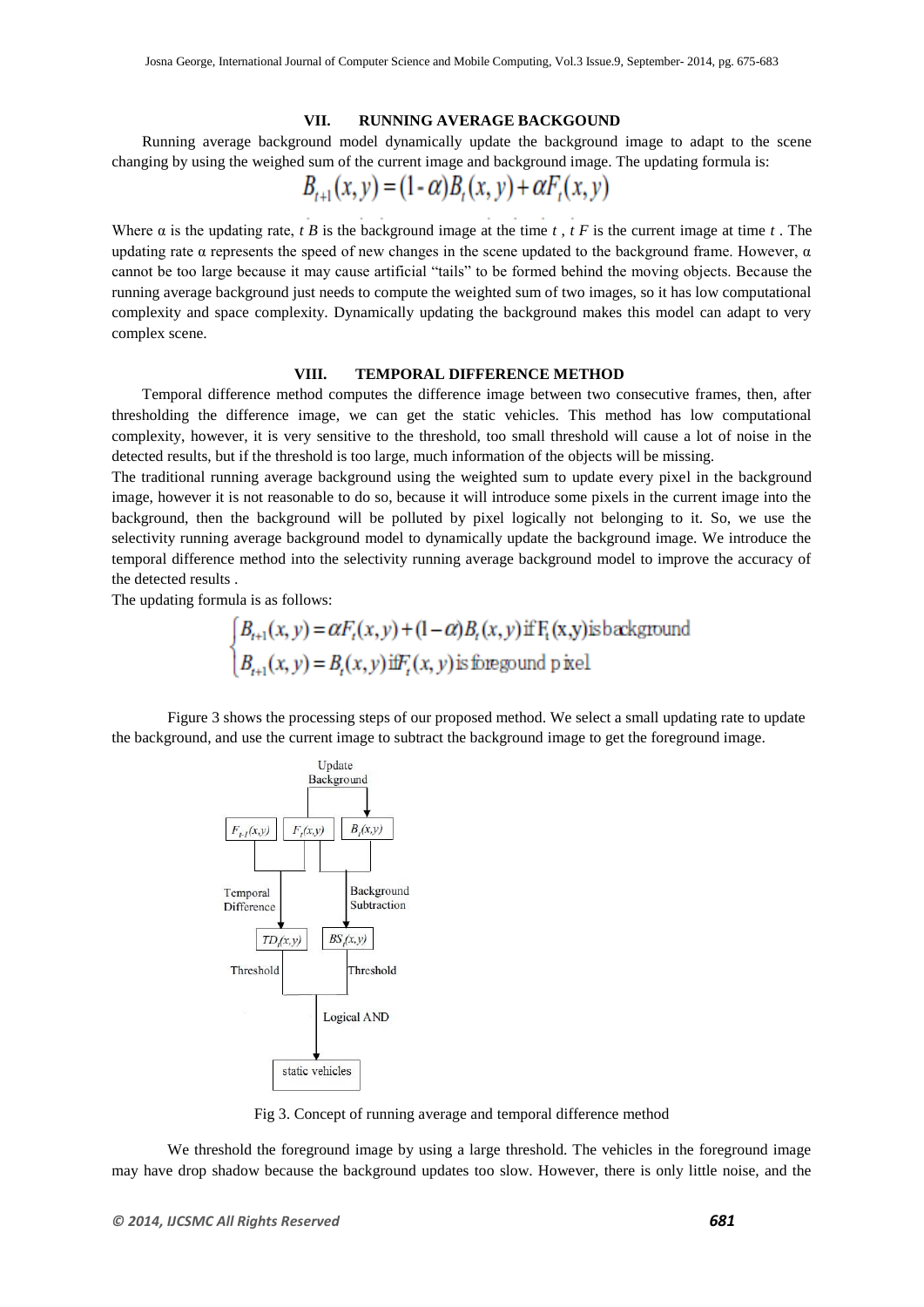most information of the vehicles is preserved. We use the temporal difference method to get the difference image, and thresholding it by using a very small threshold. The difference image may contain a lot of noise, because of the small threshold, but the contours of the static vehicles have been preserved very well. Then, we combine the foreground image with the difference image through the "Logical AND" operation between the two binary images. By doing the "Logical AND" operation, we eliminate a lot of noise in the difference image, and also eliminate the drop shadow in the foreground image.

#### **IX. CONCLUSION**

 Compared to the previous methods for moving vehicle detection, this method is robust and efficient in segmenting moving vehicles under complex outdoor conditions. The motivation of this proposed framework was to exploit the motion energy of moving vehicles to segregate them from the changing background. The framework was tested using traffic videos with challenging outdoor conditions such as heavy snow showers, poor visibility due to fog, vibrating camera, and swaying leaves. The strategy for the computation of the adaptive motion threshold not only distinguished the moving vehicles from the background but also led to considerable reduction in the computation time of FSSAD.

 Certain improvements can be made to the proposed method. When the two vehicles come very close to each other, they tend to form a single blob. By using some post processing techniques, this condition can be overcome. Although it was successful in considerably reducing false motion that was caused due to different weather conditions, the effect of heavy snowfall still retains a moderate effect, particularly of the longer tail heavy showers. By preprocessing these frames or by the knowledge of shape of these showers, it could be possible to further reduce their effect and obtain a much clearer background.

 This paper also proposes a static object detection algorithm which combines the running average background method and temporal difference method. Through taking the advantage of each method's strong points, our method can get good detect result and keeps low computational complexity. This method can deal with slow slighting changes by slowly updating the background. It also deals with swaying branches, and can be applied to real time surveillance systems. In the future research work, designing a more robust moving object detection algorithm, and integrate it into an embedded surveillance application system can be done.

# **REFERENCES**

[1]. J. M. Ferryman, S. J. Maybank, and A. D. Worrall, "Visual surveillance for moving vehicles," Int. J. Comput. Vis., vol. 37, no. 2, pp. 187–197, Jun. 2000.

[2]. W. Niu, L. Jiao, D. Han, and Y. Wang, "Real-time multiperson tracking in video surveillance," in Proc. Pacific Rim Conf. Multimedia, Singapore, Dec. 15–18, 2003, vol. 2, pp. 1144–1148.

[3]. J. Lipton, H. Fujiyoshi, and R. S. Patil, "Moving target classification and tracking from real-time video," in Proc. 4th IEEE Workshop Appl. Comput. Vis., Princeton, NJ, Oct. 19–21, 1998, pp. 8–14.

[4]. L. D. Stefano and E. Viarani, "Vehicle detection and tracking using the block-matching algorithm," in Proc. 3rd IMACS/IEEE Multiconf. Cir- cuits, Syst. Commun. Comput., Athens, Greece, Jul. 4–8, 1999, vol. 1, pp. 4491–4496.

[5]. M. Vargas, J. M. Milla, S. L. Toral, and F. Barrero, "An enhanced back- ground estimation algorithm for vehicle detection in urban traffic scenes," IEEE Trans. Veh. Technol., vol. 59, no. 8, pp. 3694–3709, Oct. 2010.

[6]. P. Kaewtrakulpong and R. Bowden, "An improved adaptive background mixture model for real-time tracking with shadow detection," in Proc. 2nd Eur. Workshop Adv. Video Based Surv. Syst., Kingston, U.K., Sep. 2001.

[7]. W. Hu, T. Tan, L. Wang, and S. Maybank, "A survey on visual surveillance of object motion and behaviors," IEEE Trans. Syst., Man, Cybern. C: Appl. Rev., vol. 34, no. 3, pp. 334–350, Aug. 2004.